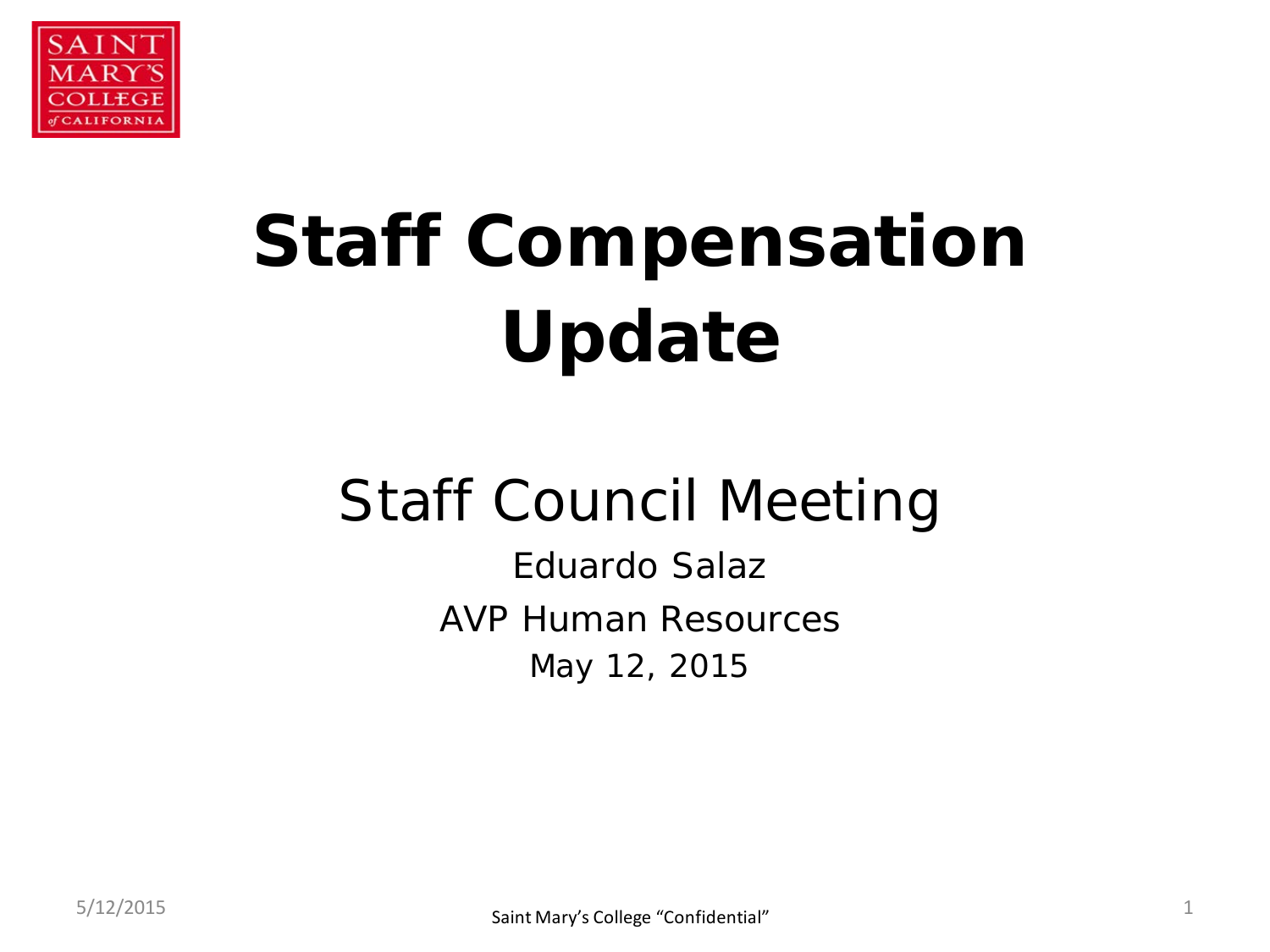

### **SAINT MARY'S COLLEGE STAFF SALARY INCREASE**

EXPENSE BUDGET FY 2015-2016

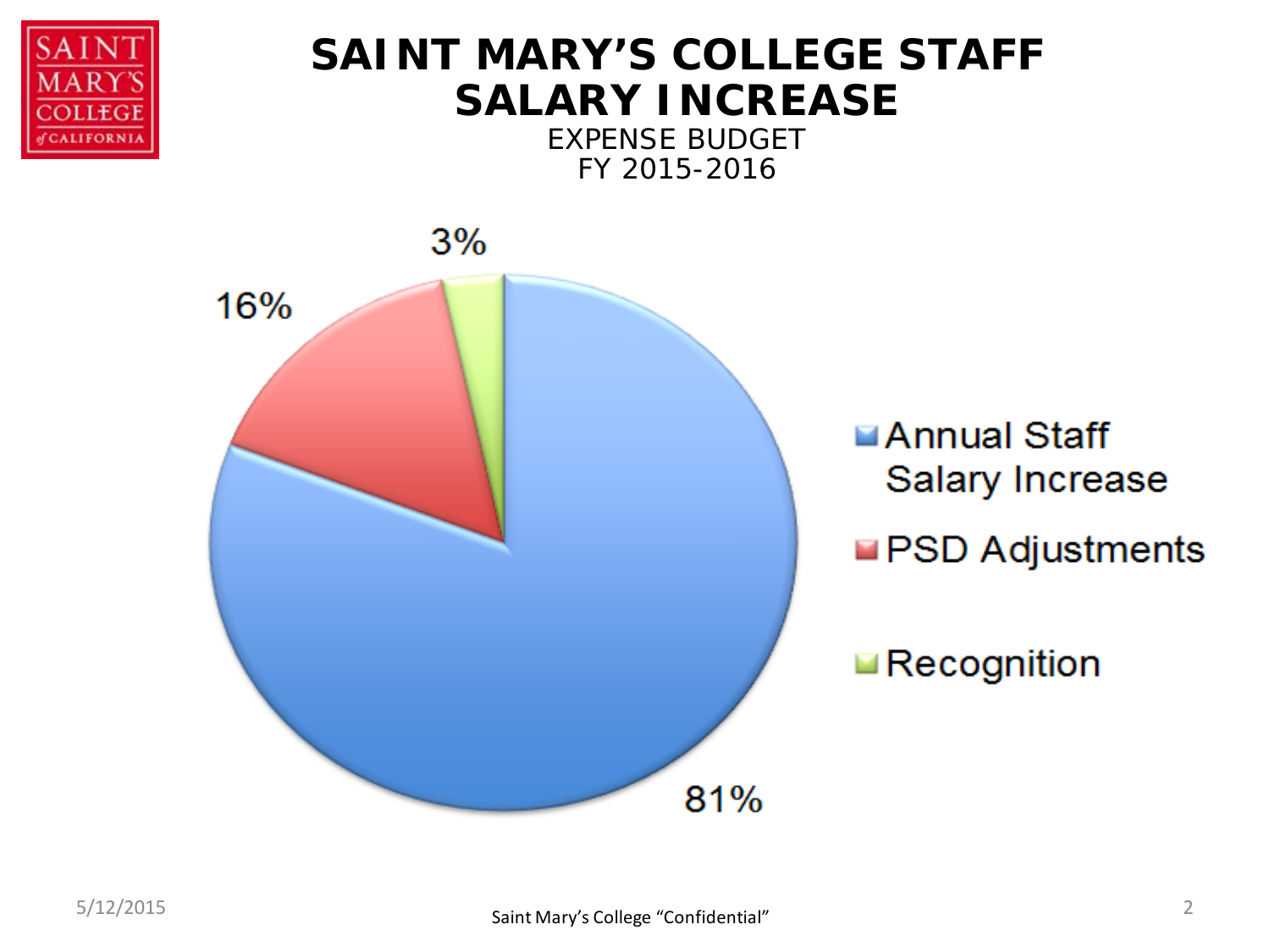

## **Staff Compensation Salary Philosophy**

Staff salary policy reflects the mission, traditions and values of Saint Mary's College of California as they relate to the larger world and to internal operations.

• The College is committed to paying salaries according to the guiding principles of: Equity (internal fairness), Stewardship (financial/fiscal prudence) Market forces (external competitiveness) Sustain a high quality education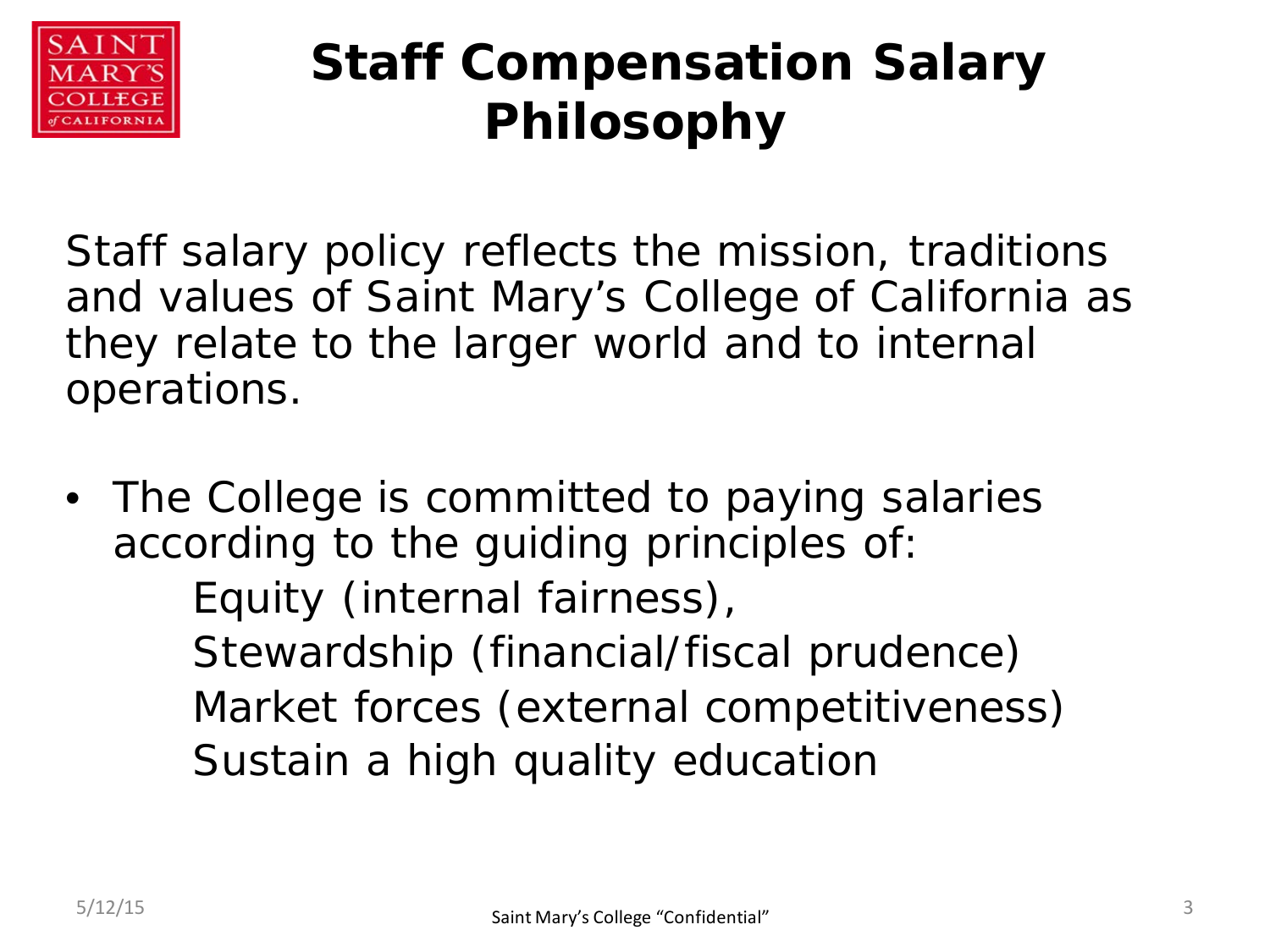

# **2015-2016 Staff Salary**

- The staff salary scales were increased by 5% in 2011-2012 with the assistance of the Hay Group; again increased in 2012-2013 by 1%, and by 2% in 2014- 2015.
- For 2015-2016 the staff salary scales will not increase based on our assessment of surveys of college and university salary increases of about 2.3% over FY 2014-15 and a 2014 Consumer Price Index change of 1.6%. All of this occurred in the context of an improving labor market and economy.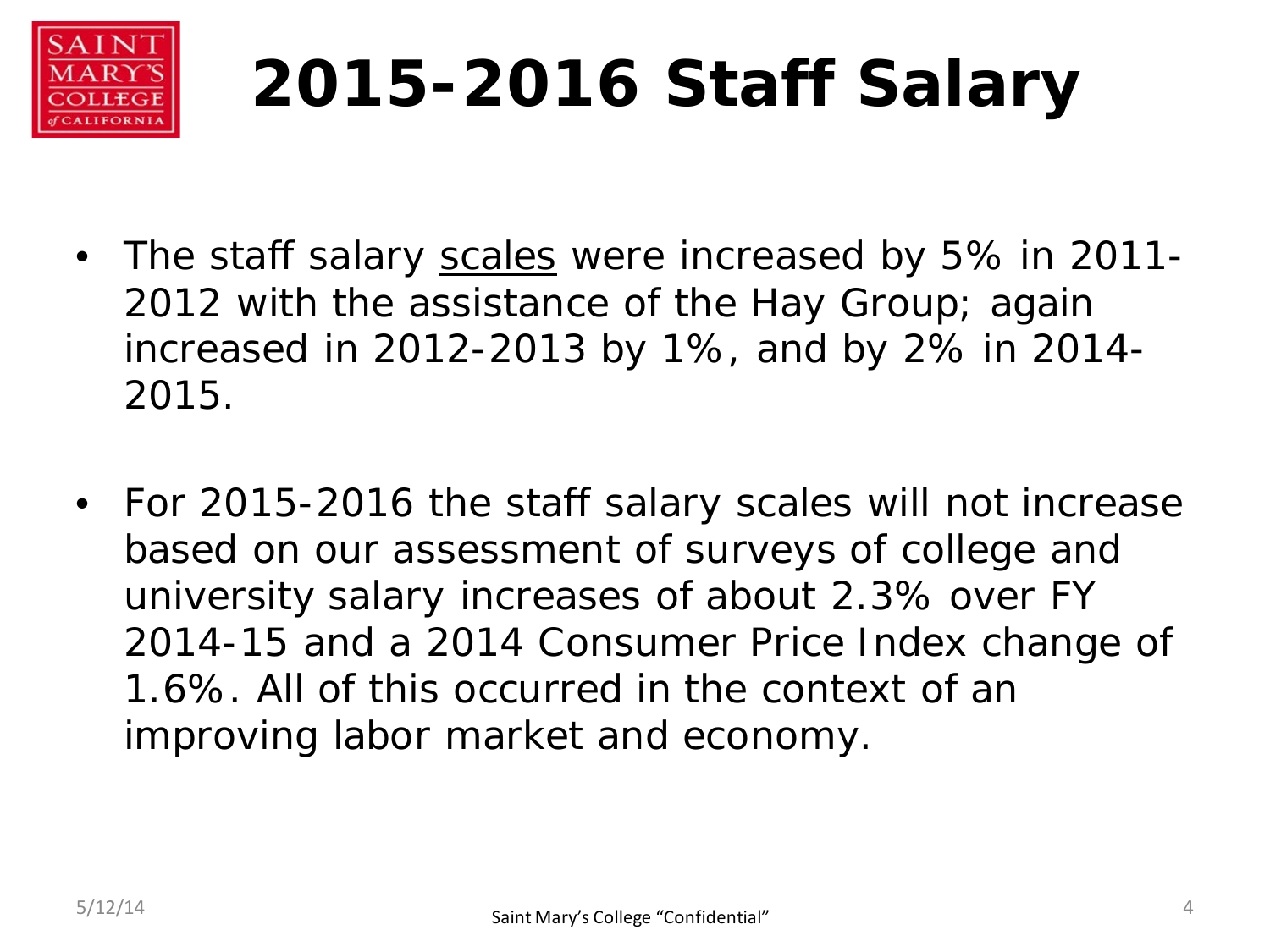

## **2015-2016 Staff Salary Increases**

- Those whose current annual FTE salary is at the minimum to the midpoint (inclusive) in their salary grade range will receive a 2.5% base salary increase.
- Those whose current annual FTE salary is over midpoint up to the maximum will receive a 2.0% increase adjustment.
- Those whose current annual FTE salary is at or exceeds the salary grade range maximum will receive 1% lump sum increase.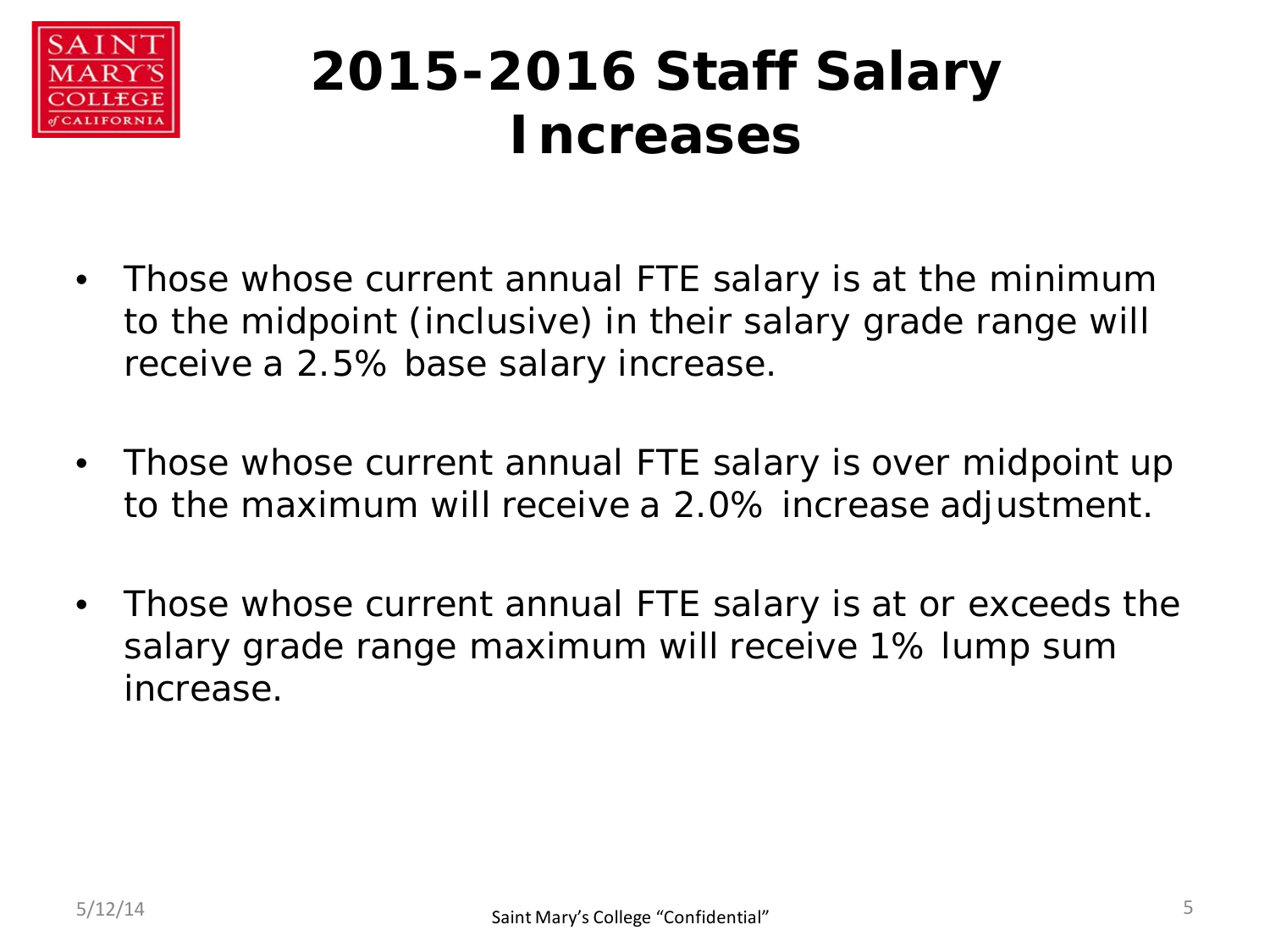

## **2015-2016 Staff Salary Increases**

- Those hired or promoted after March 31, 2015 will not be eligible for the annual increase on July 1, 2015.
- Those receiving a performance review that indicates an overall rating of "Needs Improvement" are eligible to receive a non-retroactive increase if performance expectations improve to "Achieves Expectations" no later than December 31, 2015.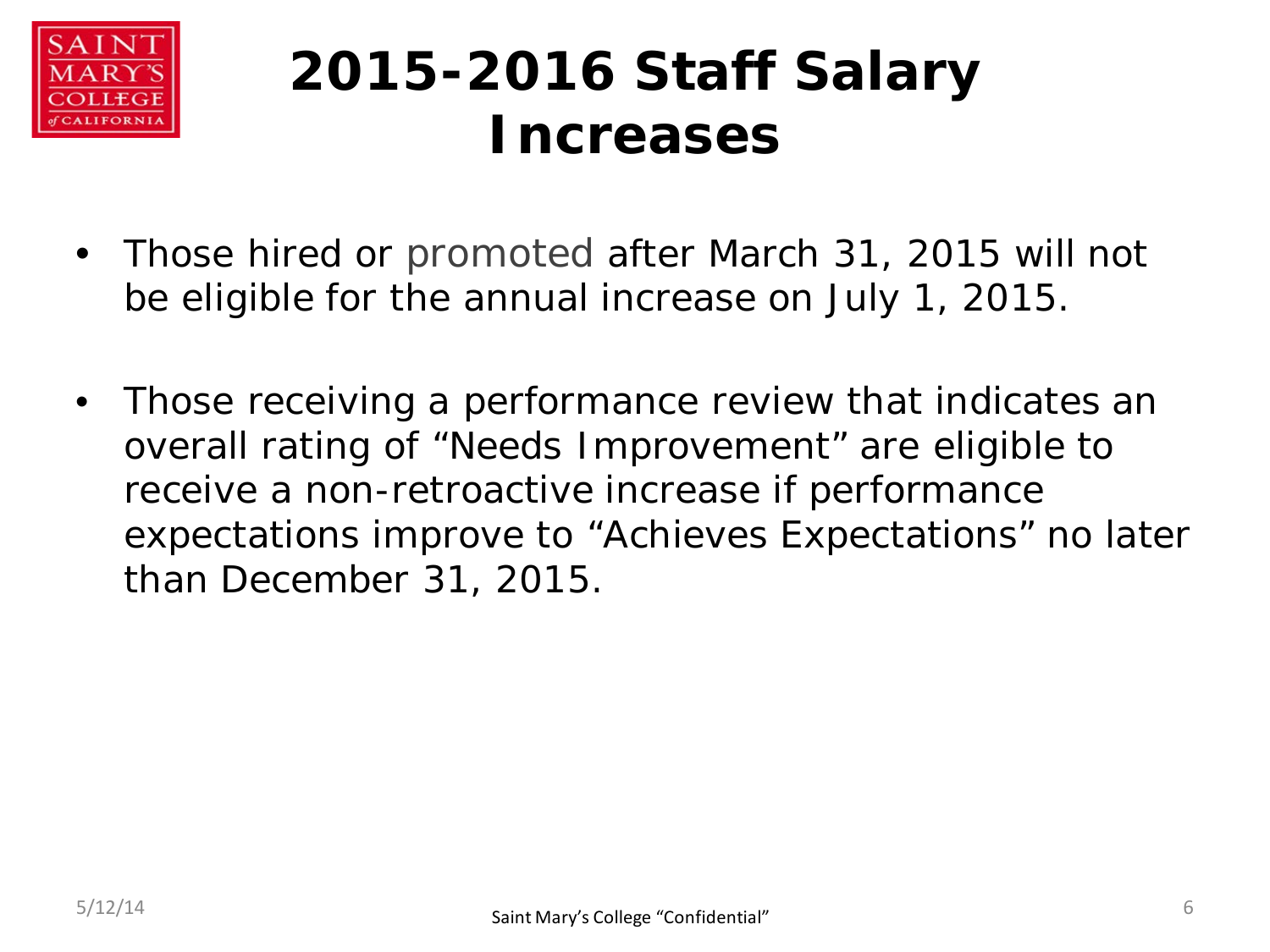

## **July 1, 2015-2016 Staff Salary Ranges**

| Grade          | minimum | midpoint | maximum |
|----------------|---------|----------|---------|
| $\mathbf{1}$   | 24,663  | 30,828   | 37,096  |
| $\overline{2}$ | 27,260  | 34,074   | 40,889  |
| 3              | 29,885  | 37,319   | 44,783  |
| $\overline{4}$ | 33,966  | 42,458   | 50,949  |
| 5              | 37,443  | 48,677   | 59,911  |
| 6              | 43,246  | 55,979   | 68,897  |
| 7              | 47,636  | 61,928   | 76,220  |
| 8              | 56,998  | 74,097   | 91,196  |
| 9              | 64,695  | 84,103   | 109,982 |
| 10             | 74,471  | 96,813   | 126,601 |
| 11             | 84,041  | 109,253  | 142,869 |
| 12             | 105,467 | 137,107  | 179,294 |
|                |         |          |         |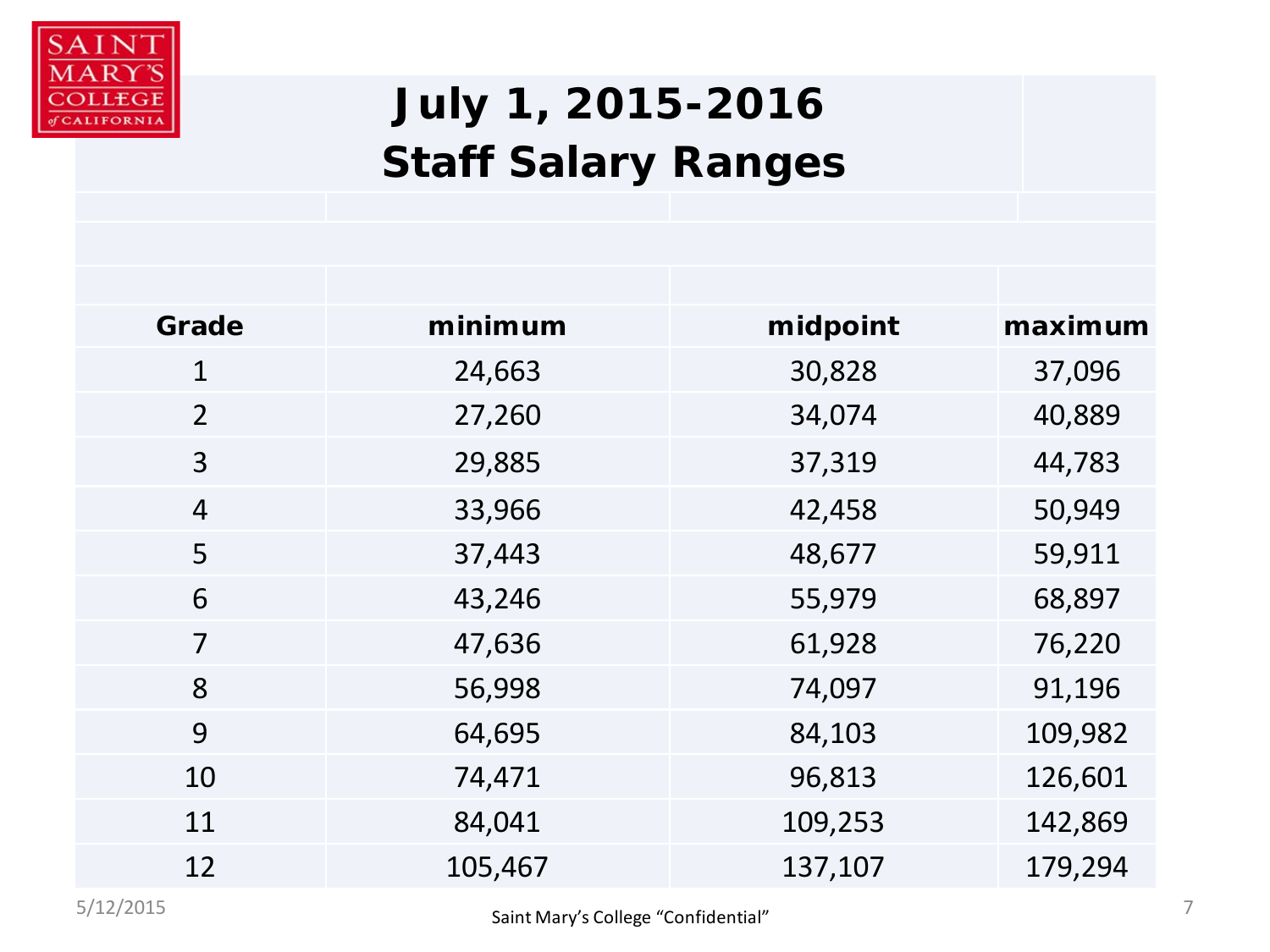

# **Staff Mobility "Churn"**

- The dynamic of changes in distribution of staff throughout the SMC salary grade structure vary from year-to-year and is driven by many factors, including:
	- **Hires**
	- Retirements
	- Resignations
	- Promotions
	- Job Re-evaluations
- We believe the increased emphasis over the past year or so on In-Grade salary movement has in part spurred an increase in managers and staff collaboratively updating Position Source Documents (PSDs) to reflect cumulative changes occurring over a period of years.
- These changes which have included increases in job scope, complexity, impact/accountability, decision-making, and skills and effort required have driven not only pay adjustments but upward re-evaluations in salary grade as well.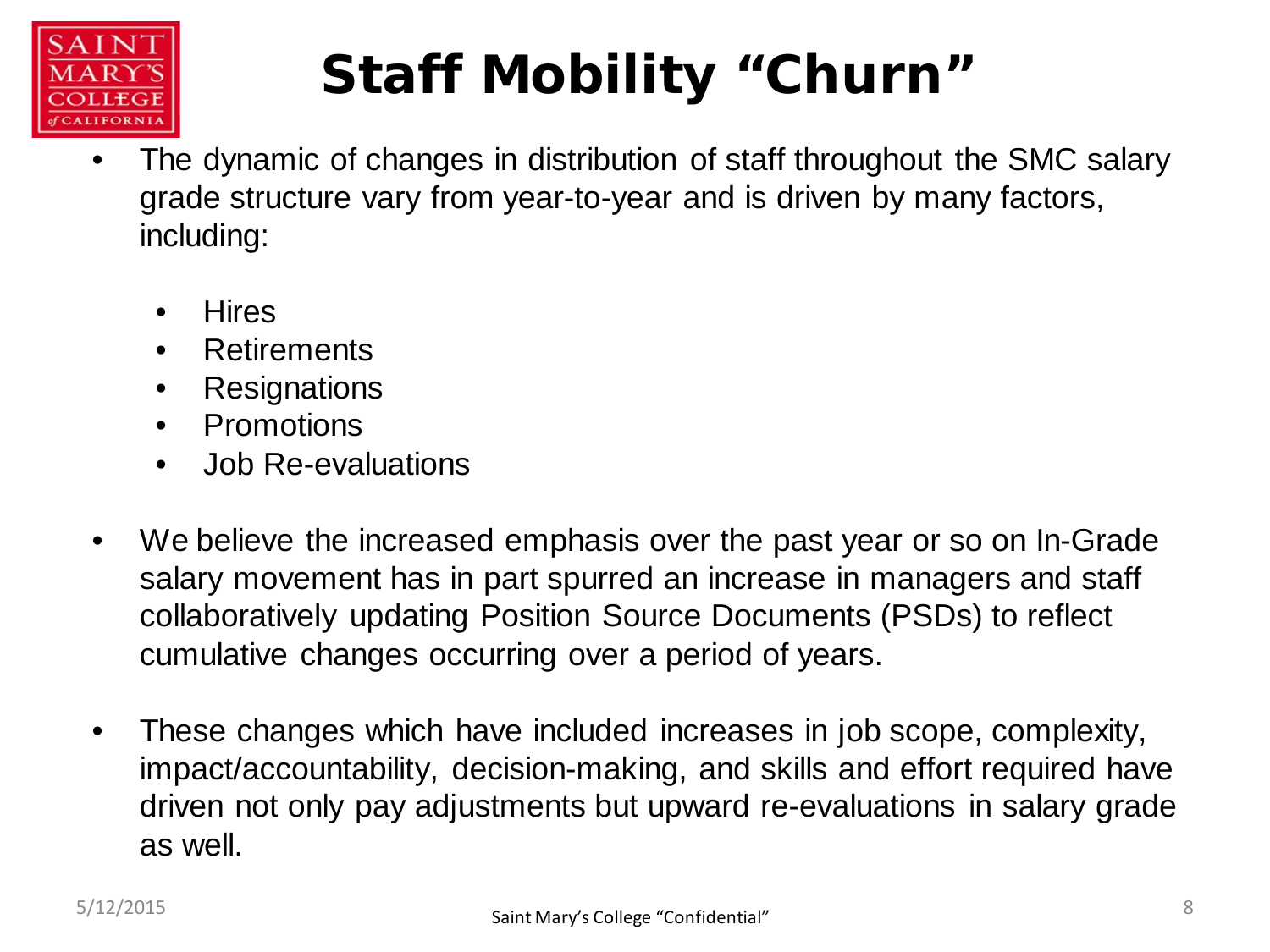

### **Staff Grade Distribution As of May 2015**

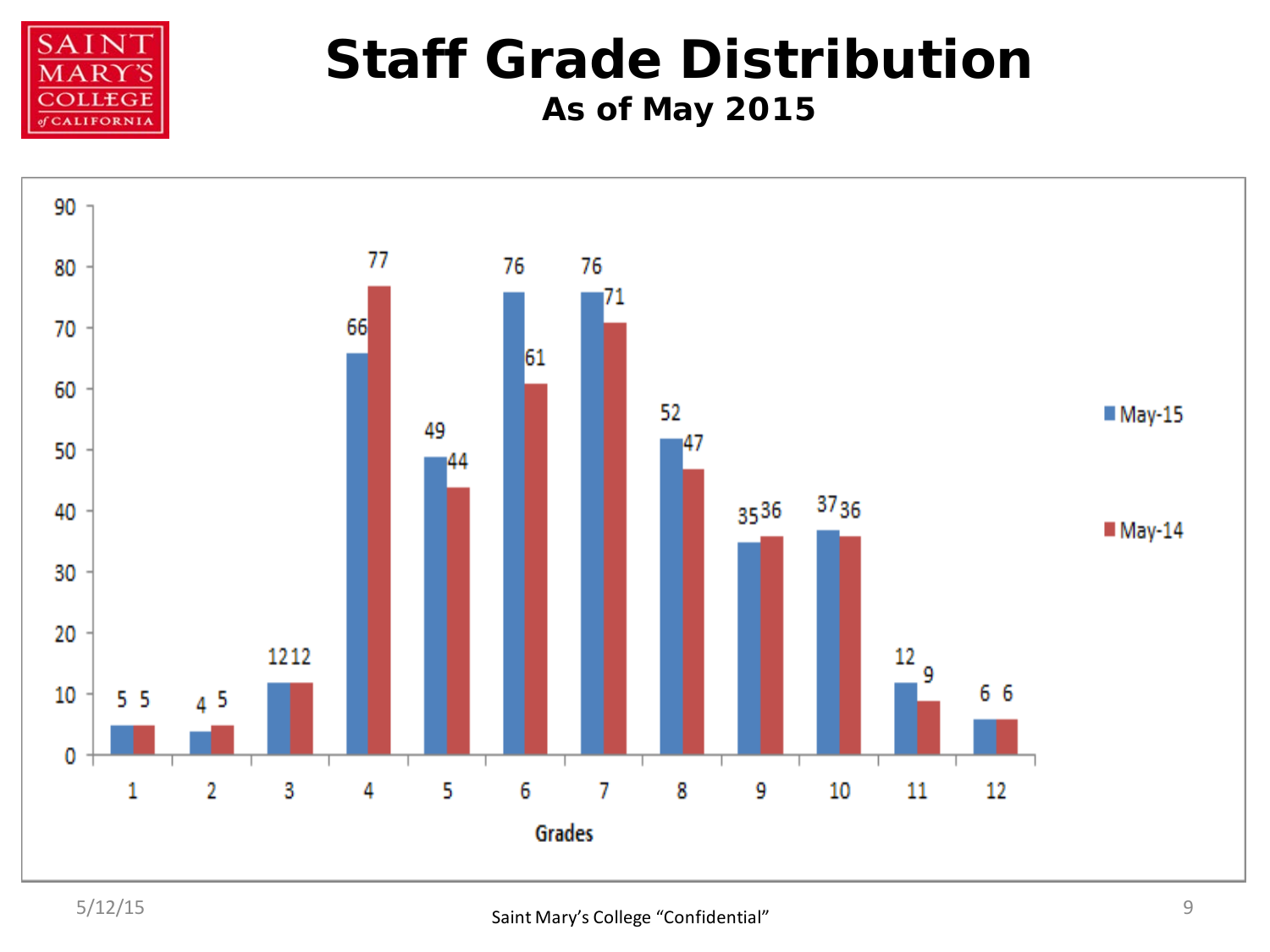

### **FY 2015-2016 Staff Salary**

**(As of May 2015)**

- 430 Total (excl. coaches, cabinet, vp's, & deans)
- 245 (57%) Staff below the current scale midpoints
- 185 (43%) Staff at or above the current scale midpoints

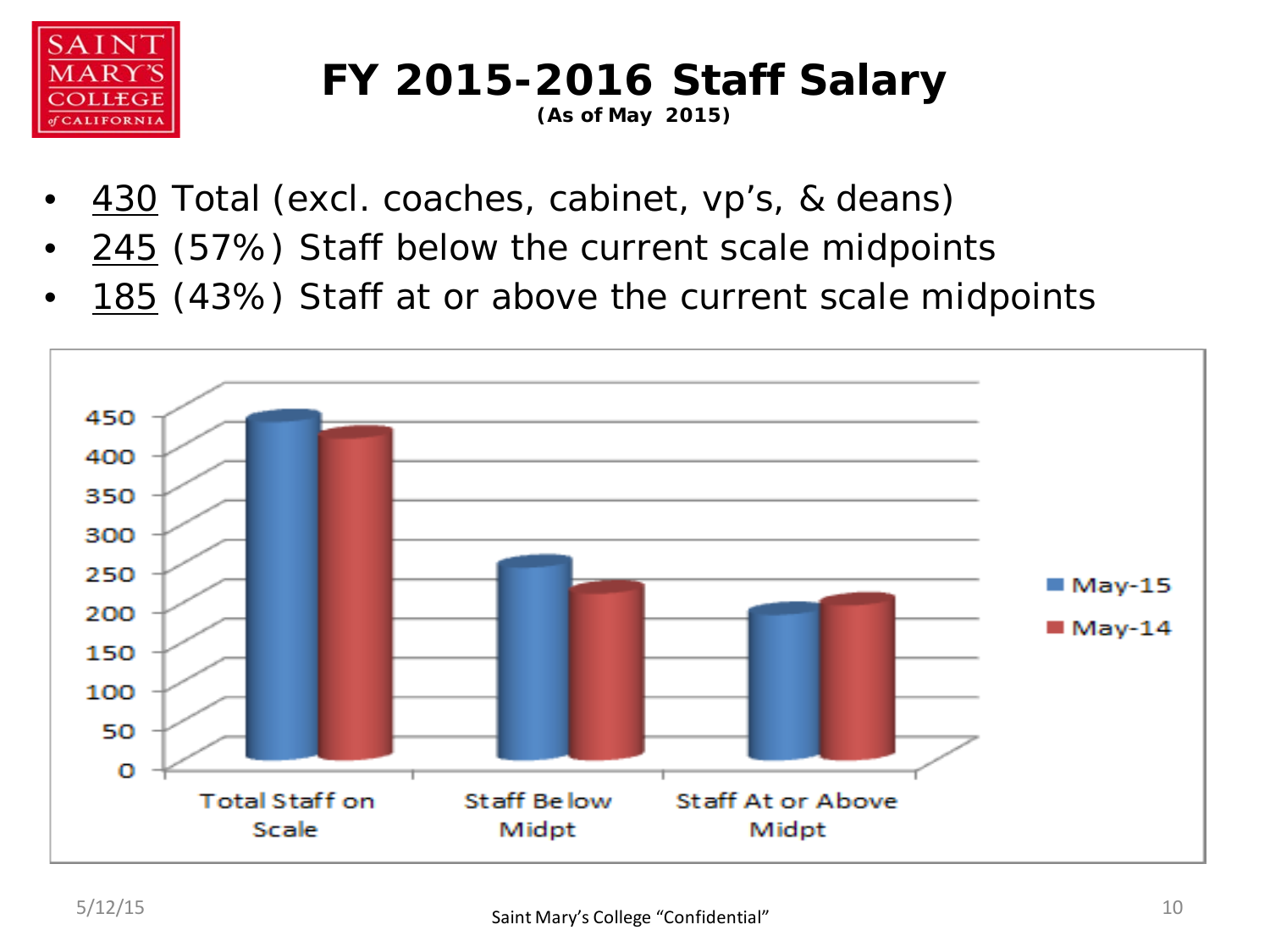

#### **Staff Recognition Initiative FY 2015-2016**

- The staff recognition task force has attained the approval of the Cabinet to move ahead with the launch and administration of a new Staff Recognition Program in FY 2015-16. The 14-member task force is made up of staff representatives from 10 different departments, the Staff Council, and HR.
- The program launch involves two components: (1) institution wide recognition of individual staff members on an annual basis through a peer nominated process and (2) a peer-to-peer program for on-thespot recognition between co-workers
- Subsequent phases in future years may focus on departmental recognition as a third component.